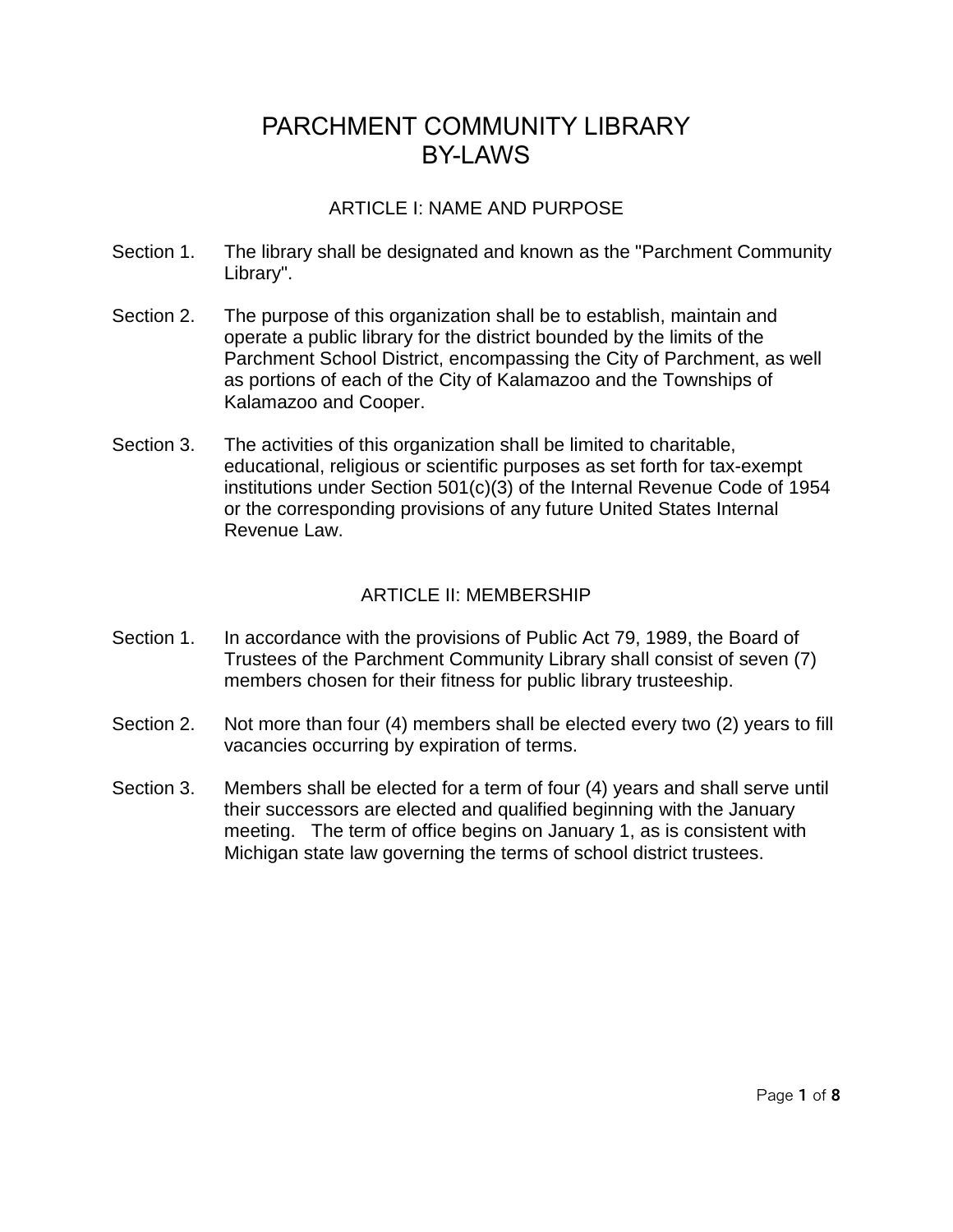- Section 4 Installation of new members
	- a. Newly elected trustees must take a Constitutional Oath of Office and sign an Acceptance of Office form (which also contains the Affidavit of Eligibility and Constitutional Oath of Office) within 30 days after the County Board of Canvassers has certified the election.
	- b. Those who do not wish to swear the oath may instead affirm the Constitutional Oath of Office. They must sign the Acceptance of Office form, including the Affidavit of Eligibility and Constitutional Oath of Office.
	- c. The oath (or affirmation) may be administered by any officer so designated by the State of Michigan (including the City Clerk, Township Clerk, and any Notary Public).
	- d. The signed Acceptance of Office forms must be notarized, and copies sent to the County Clerk. The originals shall be filed in the library's permanent records.
	- e. If an official does not take the oath (or affirmation) within 30 days after the election has been certified, the position is vacant as of January 1, and the board must vote to appoint to fill the vacancy. The board may choose to appoint the person who was elected but failed to take the oath (or affirmation) in time. A person appointed to fill a vacancy created by failure to take the oath (or affirmation) serves the remainder of the term.
	- f. As stated in Article II, Section 3, the term of office begins January 1.
- Section 5. Vacancies on the Board shall be filled by action of the Board taken at a regular meeting or special meeting called for that purpose within 45 days after the vacancy exists. This appointed member shall hold such office until the next election, at which time the electors of the library district shall fill such office for the un-expired portion of the term.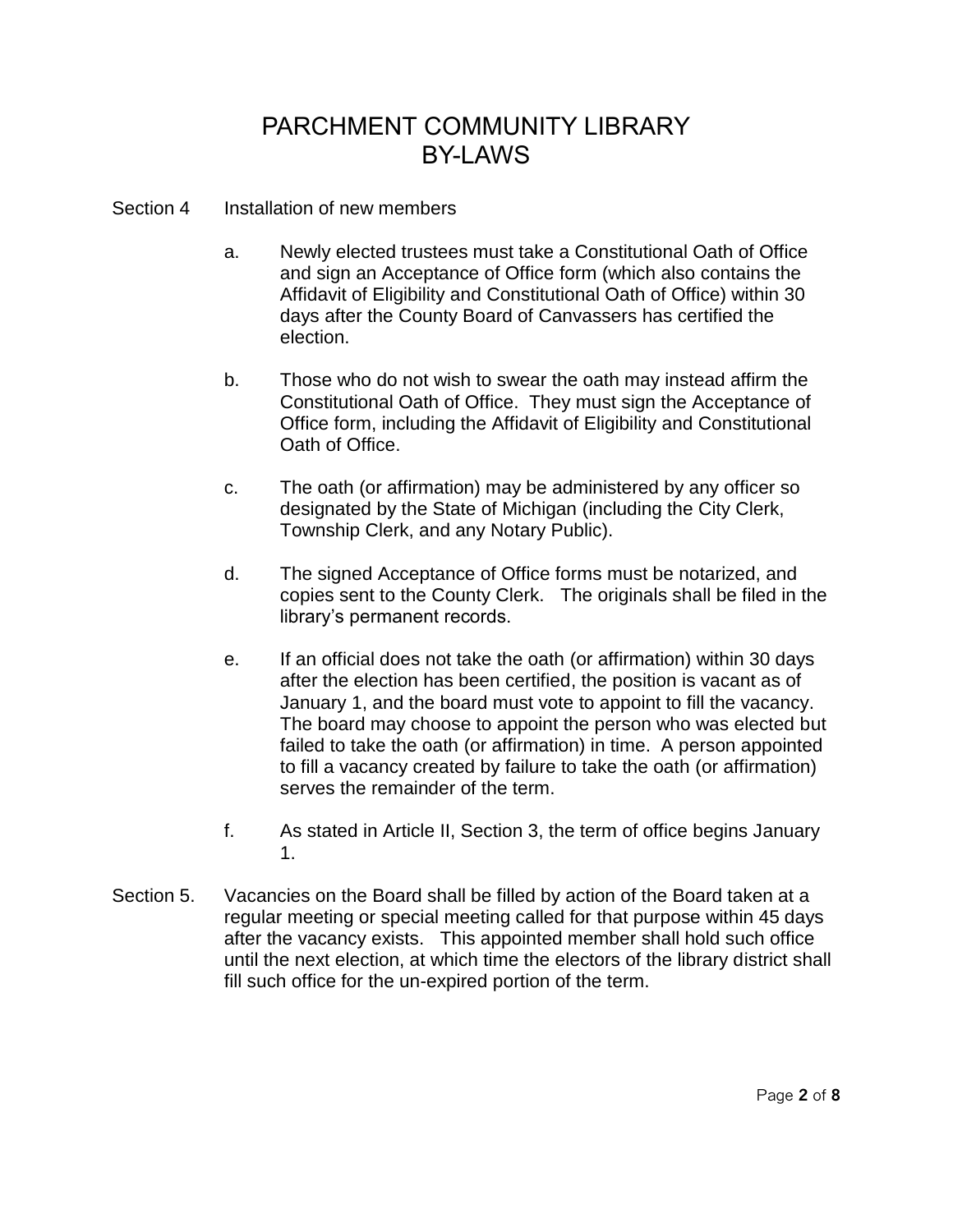Section 6. Powers of the Board of Trustees are as set forth in Public Act 79, 1989 and its amendments and the Constitution of the State of Michigan.

### ARTICLE III: OFFICERS

- Section 1. Officers of the Board shall be President, Vice-President/Secretary and Treasurer.
- Section 2. The officers shall be elected by ballot at the annual meeting for a term of one (1) year. Vacancies in office shall be filled by ballot at the next regular meeting of the Board after the vacancy occurs.
- Section 3. The duties of the officers shall be those which are required by law or by this Board. If not otherwise specified, they shall be the same as those usually assigned to their respective offices.
- Section 4. The Officers of the Board shall constitute the Executive Board. The Executive Board shall have duties as specified by these by-laws.

### ARTICLE IV: MEETINGS

- Section 1. The Board shall meet at 7:00 P.M. at the Parchment Community Library on the fourth Tuesday of each month January through November, and on the third Tuesday in December. The annual meeting shall be held in January. If library business requires board action prior to the annual organizational meeting in January, a special meeting will be convened to cover the business at hand. This meeting may be called by a majority of the elected board or at the request of the library director.
- Section 2. The Library Director (Reference Article 6: Section 1) or a designated board officer shall serve as recording secretary to accurately and in full record all business transacted at Board meetings.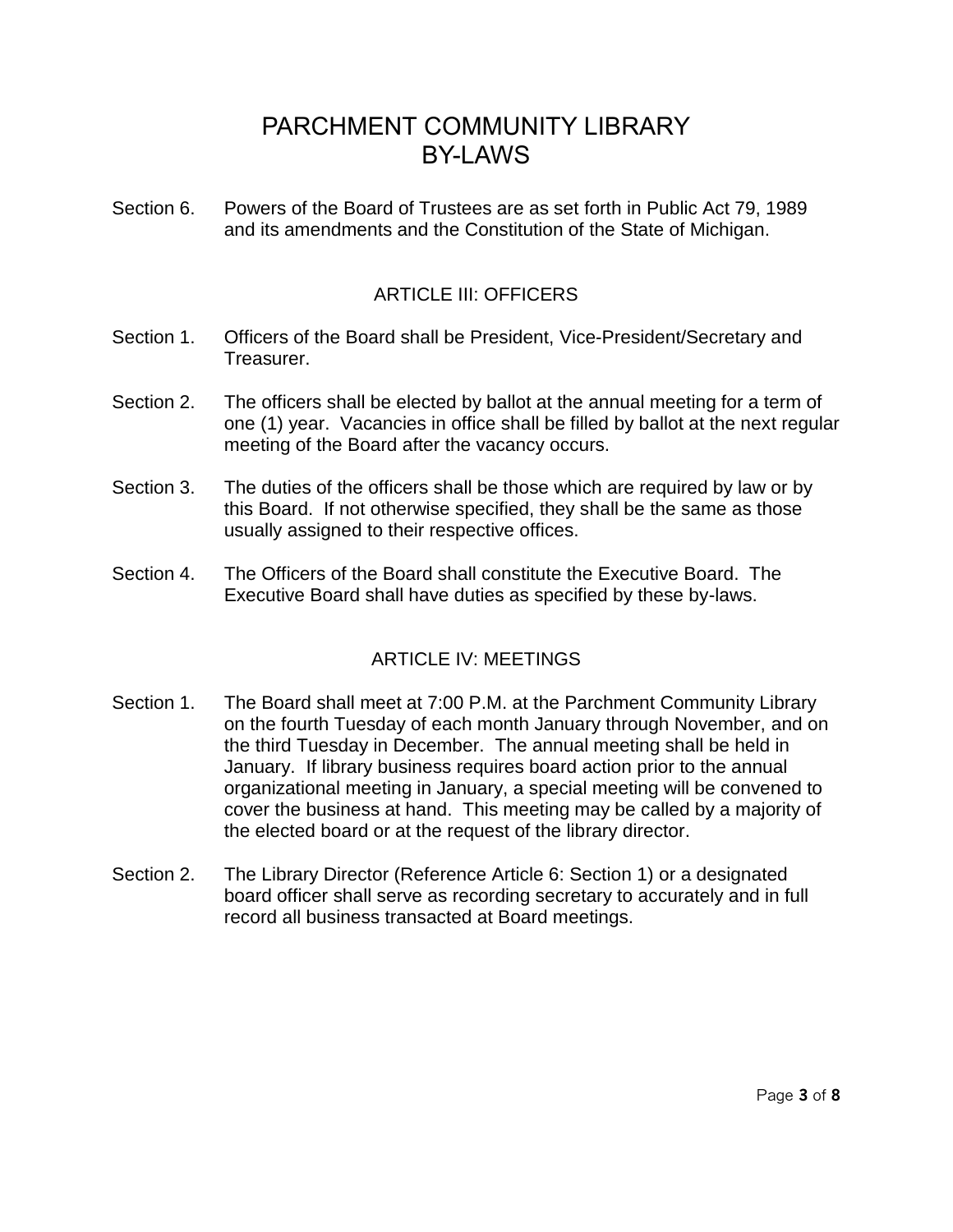- Section 3. Special meetings may be called by the President, or upon written request of at least three (3) Board members, for the transaction of business as stated in the call. Notice stating the time and place of any special meeting and the purpose for which called shall be given each member of the Board, and a public notice shall be posted, at least 18 hours in advance of such meeting.
- Section 4. A quorum for transaction of business shall consist of a majority of the elected Board of Trustees.
- Section 5. Content of meetings
	- a. Order of business shall be:

Call to Order Roll Call Acceptance of agenda Acknowledgment of Guests Reading and Approval of Minutes Monthly Financial Report and Approval of Bills Public Comment Monthly Director's Report Monthly Statistical Report **Communications** Strategic Planning Committee reports Unfinished business New business Board Comments Public Comment Adjournment

- b. Public comment is encouraged at all Board Meetings. These comments are limited to five (5) minutes per person. Persons wishing to speak are required to give their name and residence and if applicable, organizational ties. Should any organization desire to be heard at any meeting, it is required that this organization notify the Board of their intentions in advance of this meeting.
- Section 6. Any Board action, to be official, must be approved by a majority of the elected Board at an official Board meeting and be in accordance with the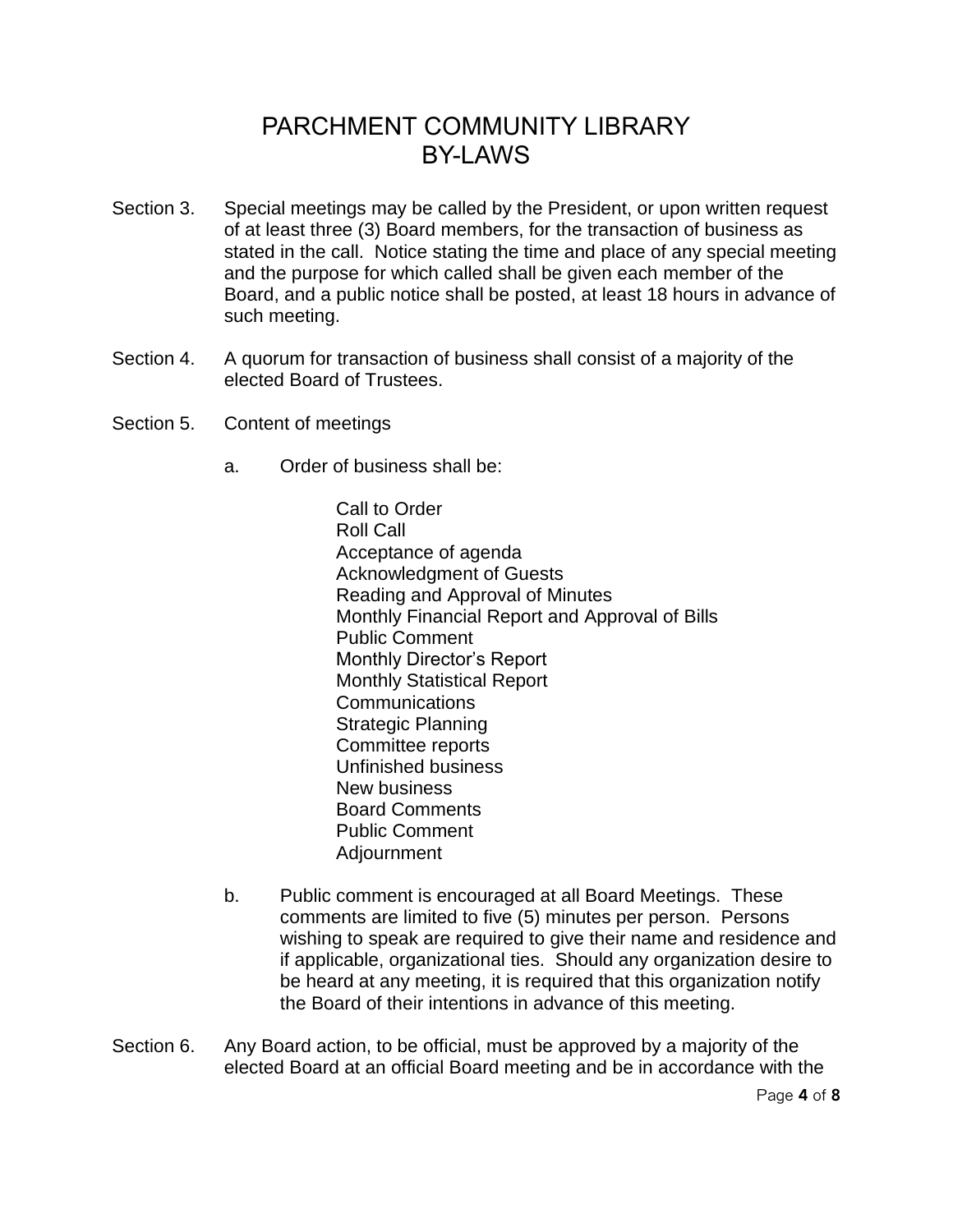#### Michigan Open Meetings Act.

Section 7. Robert's Rules of Order, last revised edition, shall govern the parliamentary procedure of the Board, except as the same may be modified by applicable provisions of Michigan law or these by-laws.

#### ARTICLE V: COMMITTEES

- Section 1. The Board may establish such standing committees as deemed necessary for the conduct of business of the Board. Such committees shall consist of no more than three members of the elected Board of Trustees.
- Section 2. In compliance with the State of Michigan Open Meetings Act (Act 267 of 1976), the President shall not serve as an ex-officio member of any committee, but may be named as an official member of any committee.
- Section 3. Committees for special purposes may be appointed by the President of the Board, with the approval of the Board, to serve until assignments are completed.
- Section 4. Standing committees shall be appointed by the President of the Board of Trustees at the annual meeting. Their term of office shall be one (1) year.
- Section 5. Unless otherwise directed, a committee's assignment is limited to study/investigation and reporting. Any authority to act which the Board wishes the committee to have must be specifically authorized.
- Section 6. The Legislative Committee was dissolved at the May 26, 2009, board meeting.
- Section 7. A standing committee called the Personnel Committee shall be appointed by the President of the Board. The duties shall be to conduct an annual evaluation of the Library Director, and to review and examine personnel policies and issues as referred by the Board. The information and recommendation must then be presented to the entire Board of Trustees at an official meeting.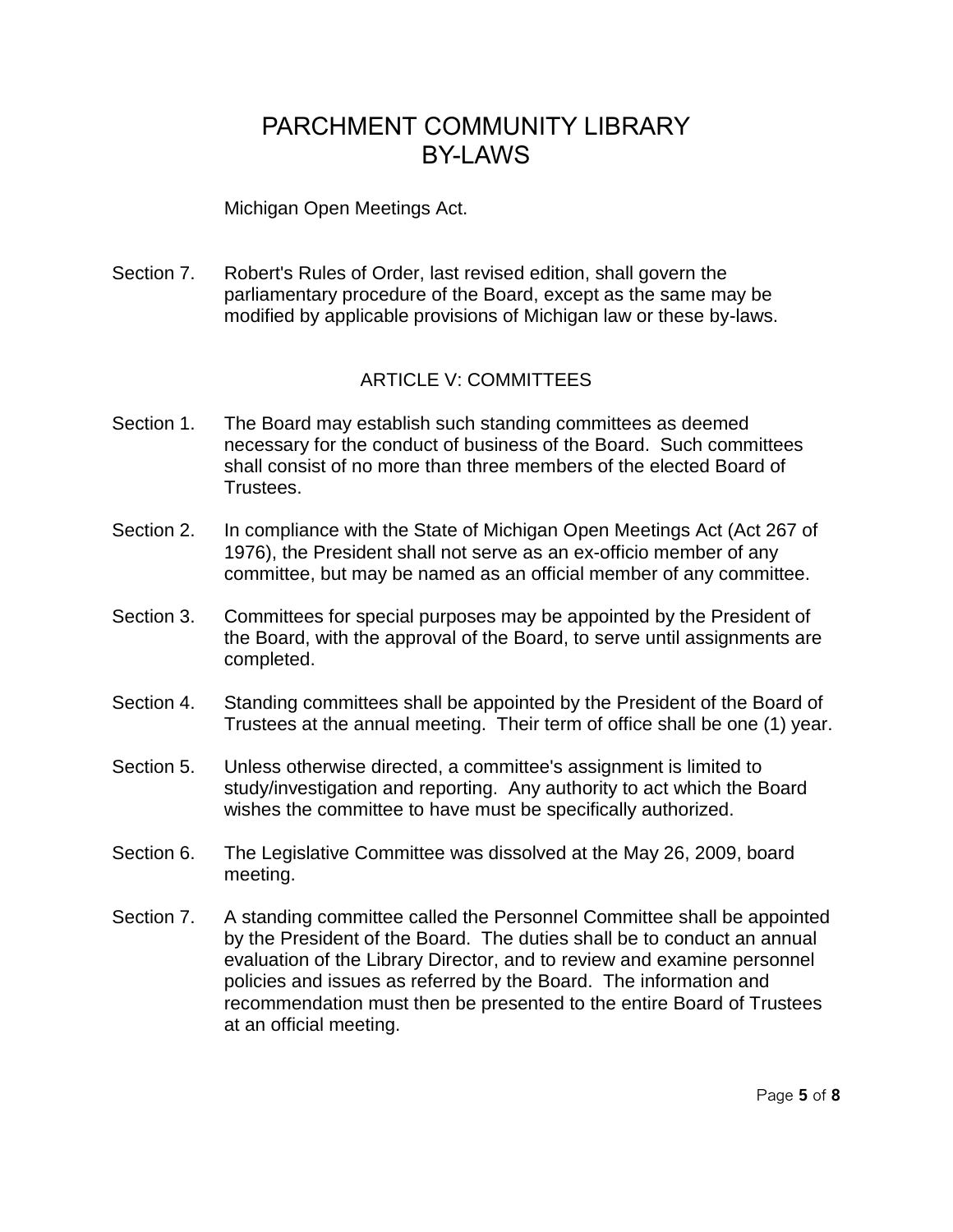Section 8. A standing committee called the Materials Selection Review Committee shall be appointed by the President of the Board. The duties shall be to review material that has been objected to by the public and referred to them in writing by the Director. The information and recommendation must then be presented to the entire Board of Trustees at an official meeting.

### ARTICLE VI: STAFF

- Section 1. The Board shall appoint a Director with appropriate professional qualifications. The Director shall serve at the pleasure of the Board. The Director shall be directly responsible to the Board for the fulfillment of assignments as defined in the job description. As such the Director may be empowered by the Board to conduct routine procedures that might otherwise require Board approval prior to such action; confirming action should then be taken at the next Board meeting.
- Section 2. The Director shall have charge of the administration of the library within the framework of Board policies and budget.
- Section 3. The Director shall attend all Board meetings.

### ARTICLE VII: ELECTIONS

- Section 1. Elections shall be conducted and held regularly as provided for by Public Law 79, 1989 and its amendments.
- Section 2. The official newspaper of the Parchment Community Library shall be the Kalamazoo Gazette. All election information shall be published in the official newspaper as required by law.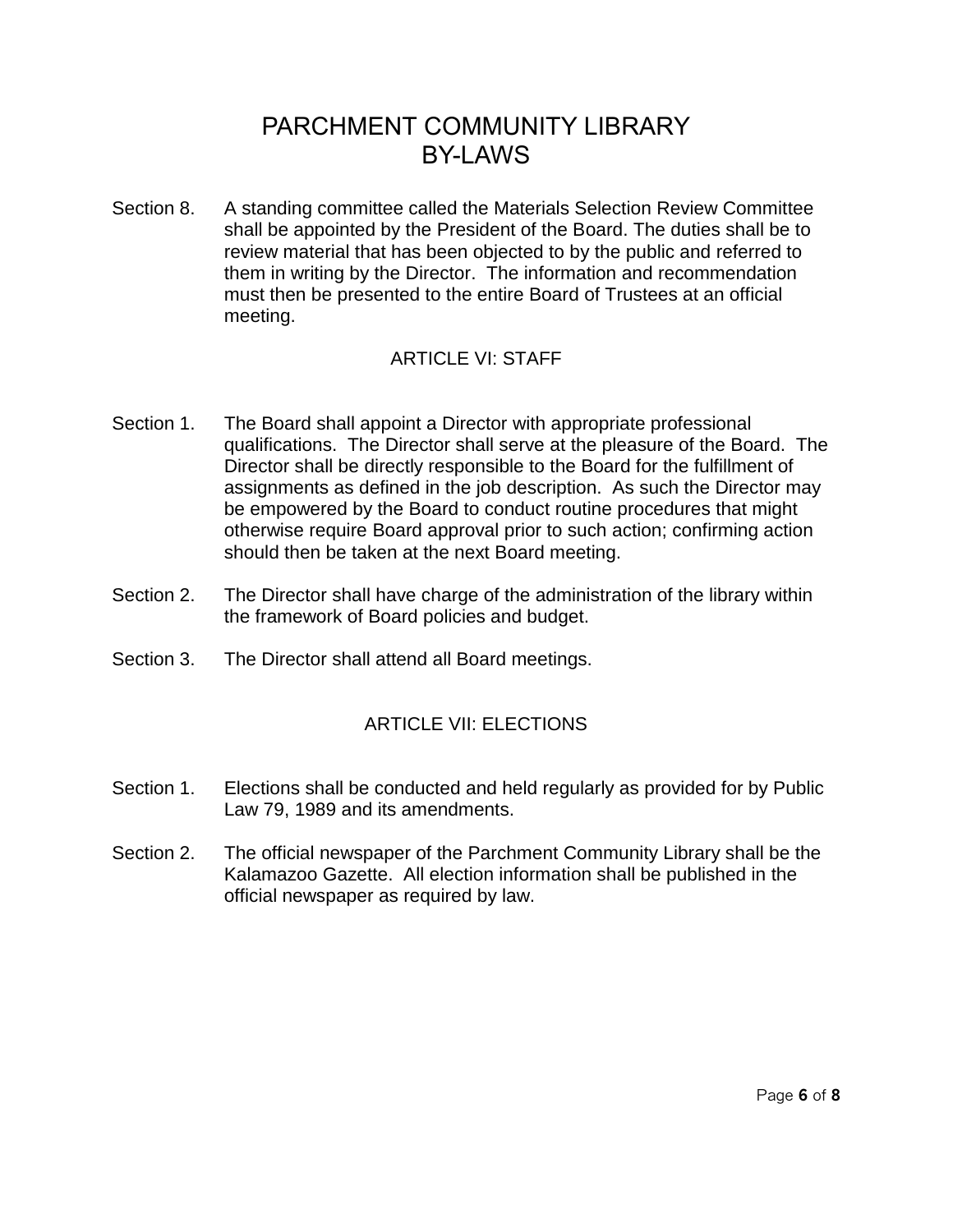### ARTICLE VIII: AMENDMENTS

- Section 1. These by-laws may be amended at any meeting of the Board by a majority vote of the elected Board of Trustees provided that the amendment was stated in the call for the meeting.
- Section 2. A by-law may be suspended by the affirmative vote of a majority of Board at any regular or special meeting provided that the action for such suspension is for that meeting only.

### ARTICLE IX: FUNDING

- Section 1. The fiscal year of the Parchment Community Library shall be from October 1 to September 30.
- Section 2. The Board shall, by a majority vote, choose its depository institutions at the annual meeting.
- Section 3. The Director shall be authorized to sign all checks up to \$2,000 (Two thousand dollars) for the Parchment Community Library. Checks in excess of \$2,000 (Two thousand dollars) must be countersigned by a designated Board officer.

The Director shall review, initial, and date each monthly bank reconciliation statement after it has been prepared by the bookkeeper.

A Board officer will review, initial, and date the bank reconciliation statements for all financial accounts each month.

- a) As part of the review of the checking account, the officer will select and examine approximately 10% of the cleared checks (with invoices) from the Expenses files.
- b) An annual review schedule shall be set at the annual meeting.
- c) The review schedule for the next three months will appear under "Financials" in each monthly Director's Report.
- Section 4. The library shall indemnify any and all of its Board members against expenses actually and necessarily incurred by them in connection with the prosecution of any action authorized by the Board, or the defense of any